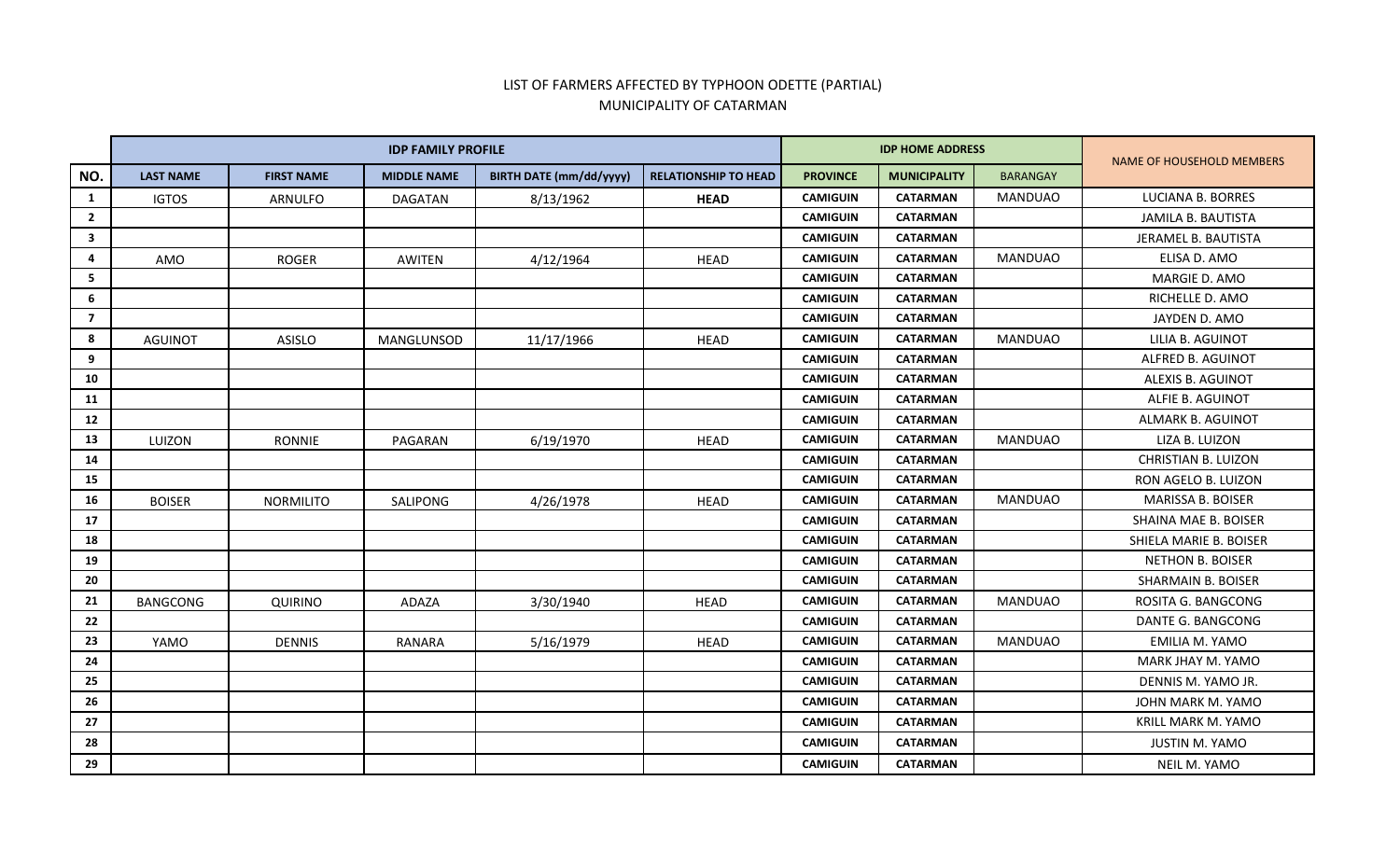| 30 | <b>MURILLO</b>  | <b>FELICULO</b> | <b>IGTOS</b>   | 12/2/1940  | <b>HEAD</b> | <b>CAMIGUIN</b> | <b>CATARMAN</b> | <b>MANDUAO</b> | CAROLINA D. MURILLO        |
|----|-----------------|-----------------|----------------|------------|-------------|-----------------|-----------------|----------------|----------------------------|
| 31 |                 |                 |                |            |             | <b>CAMIGUIN</b> | <b>CATARMAN</b> |                | MAUREL D. MURILLO          |
| 32 | <b>IGTOS</b>    | <b>JENITH</b>   | <b>BAJA</b>    | 12/14/1979 | <b>HEAD</b> | <b>CAMIGUIN</b> | <b>CATARMAN</b> | <b>MANDUAO</b> | JOHNIEL B. IGTOS           |
| 33 |                 |                 |                |            |             | <b>CAMIGUIN</b> | <b>CATARMAN</b> |                | JENNYMAE B. IGTOS          |
| 34 |                 |                 |                |            |             | <b>CAMIGUIN</b> | <b>CATARMAN</b> |                | LOVELYJOY B. IGTOS         |
| 35 |                 |                 |                |            |             | <b>CAMIGUIN</b> | <b>CATARMAN</b> |                | JAMES RYAN B. IGTOS        |
| 36 | <b>BINGAT</b>   | <b>CLAUDIO</b>  | CAHOY          | 1/1/1950   | <b>HEAD</b> | <b>CAMIGUIN</b> | <b>CATARMAN</b> | <b>MANDUAO</b> | ESTILITA T. BINGAT         |
| 37 |                 |                 |                |            |             | <b>CAMIGUIN</b> | <b>CATARMAN</b> |                | <b>JURLITO T. UCAB</b>     |
| 38 | <b>TORAYNO</b>  | <b>REY</b>      | BANAAG         | 8/8/1985   | <b>HEAD</b> | <b>CAMIGUIN</b> | <b>CATARMAN</b> | <b>MANDUAO</b> | <b>BABIELYN C. TORAYNO</b> |
| 39 |                 |                 |                |            |             | <b>CAMIGUIN</b> | <b>CATARMAN</b> |                | RIEZALYN C. TORAYNO        |
| 40 |                 |                 |                |            |             | <b>CAMIGUIN</b> | <b>CATARMAN</b> |                | REY C. TORAYNO JR.         |
| 41 | <b>BORRES</b>   | <b>ELSITA</b>   | <b>TAGUM</b>   | 6/10/1957  | <b>HEAD</b> | <b>CAMIGUIN</b> | <b>CATARMAN</b> | <b>MANDUAO</b> | <b>CHARLITO T. BORRES</b>  |
| 42 | <b>BAUTISTA</b> | <b>DOMINGO</b>  | RODRIGUEZ      | 3/24/1964  | <b>HEAD</b> | <b>CAMIGUIN</b> | <b>CATARMAN</b> | <b>MANDUAO</b> | CARMELINA M. BAUTISTA      |
| 43 | <b>UCAB</b>     | RAMON           | ABAO           | 7/25/1948  | <b>HEAD</b> | <b>CAMIGUIN</b> | <b>CATARMAN</b> | <b>MANDUAO</b> | ANA S. UCAB                |
| 44 | <b>BAUTISTA</b> | AMBROSIO        | RODRIGUEZ      | 12/7/1977  | <b>HEAD</b> | <b>CAMIGUIN</b> | <b>CATARMAN</b> | <b>MANDUAO</b> | MARICEL G. BAUTISTA        |
| 45 |                 |                 |                |            |             | <b>CAMIGUIN</b> | <b>CATARMAN</b> |                | ALVIN G. BAUTISTA          |
| 46 |                 |                 |                |            |             | <b>CAMIGUIN</b> | <b>CATARMAN</b> |                | ALICIA G. BAUTISTA         |
| 47 |                 |                 |                |            |             | <b>CAMIGUIN</b> | <b>CATARMAN</b> |                | ALMIE G. BAUTISTA          |
| 48 | <b>BINGAT</b>   | LEONARDO        | SABIT          | 10/1/1963  | <b>HEAD</b> | <b>CAMIGUIN</b> | <b>CATARMAN</b> | <b>MANDUAO</b> | MERLIE D. BINGAT           |
| 49 |                 |                 |                |            |             | <b>CAMIGUIN</b> | <b>CATARMAN</b> |                | <b>GLADYS D. BINGAT</b>    |
| 50 |                 |                 |                |            |             | <b>CAMIGUIN</b> | <b>CATARMAN</b> |                | CHRALES D. BINGAT          |
| 51 |                 |                 |                |            |             | <b>CAMIGUIN</b> | <b>CATARMAN</b> |                | <b>GLENDA D. BINGAT</b>    |
| 52 |                 |                 |                |            |             | <b>CAMIGUIN</b> | <b>CATARMAN</b> |                | <b>GINA D. BINGAT</b>      |
| 53 | <b>BINGAT</b>   | <b>EDWIN</b>    | <b>DAPA</b>    | 7/27/1965  | <b>HEAD</b> | <b>CAMIGUIN</b> | <b>CATARMAN</b> | <b>MANDUAO</b> | ANBELLE D. BINGAT          |
| 54 |                 |                 |                |            |             | <b>CAMIGUIN</b> | <b>CATARMAN</b> |                | JUNMARK D. BINGAT          |
| 55 |                 |                 |                |            |             | <b>CAMIGUIN</b> | <b>CATARMAN</b> |                | MIKE D. BINGAT             |
| 56 |                 |                 |                |            |             | <b>CAMIGUIN</b> | <b>CATARMAN</b> |                | <b>GWEN D. BINGAT</b>      |
| 57 | <b>BANAAG</b>   | <b>EDUARDO</b>  | $\mathsf{S}$   | 4/14/1960  | <b>HEAD</b> | <b>CAMIGUIN</b> | <b>CATARMAN</b> | <b>MANDUAO</b> | <b>GLORIA I. BANAAG</b>    |
| 58 |                 |                 |                |            |             | <b>CAMIGUIN</b> | <b>CATARMAN</b> |                | <b>GRACE JOY I. BANAAG</b> |
| 59 | <b>TORAYNO</b>  | <b>TOMASITO</b> | <b>PACULOB</b> | 4/10/1961  | <b>HEAD</b> | <b>CAMIGUIN</b> | <b>CATARMAN</b> | <b>MANDUAO</b> | CHARITO U. TORAYNO         |
| 60 |                 |                 |                |            |             | <b>CAMIGUIN</b> | <b>CATARMAN</b> |                | CINDYNLE U. TORAYNO        |
| 61 |                 |                 |                |            |             | <b>CAMIGUIN</b> | <b>CATARMAN</b> |                | TRACYLE U. TORAYNO         |
| 62 | CALDEO          | <b>RUBEN</b>    | <b>TORAYNO</b> | 12/5/1964  | <b>HEAD</b> | <b>CAMIGUIN</b> | <b>CATARMAN</b> | STO. NIÑO      | NERLIZA L. CALDEO          |
| 63 |                 |                 |                |            |             | <b>CAMIGUIN</b> | <b>CATARMAN</b> |                | HAROLD JEROM L. CALDEO     |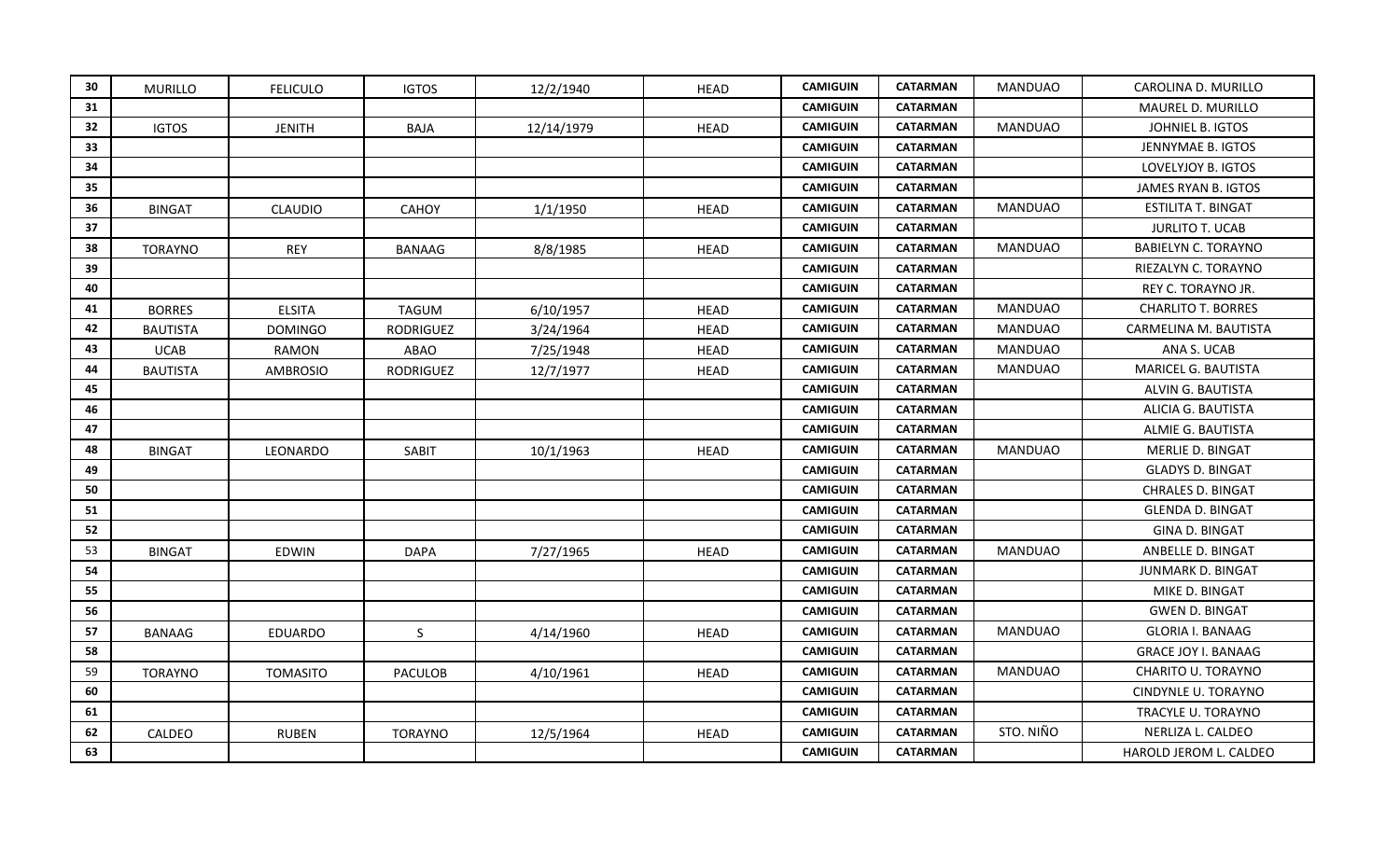| 64 | HONCULADA        | <b>MERIAM</b>  | LEDESMA          | 3/7/1965   | <b>HEAD</b> | <b>CAMIGUIN</b> | <b>CATARMAN</b> | STO. NIÑO | JOHNIEL L. HONCULADA          |
|----|------------------|----------------|------------------|------------|-------------|-----------------|-----------------|-----------|-------------------------------|
| 65 |                  |                |                  |            |             | <b>CAMIGUIN</b> | <b>CATARMAN</b> |           | AILEEN D. LUMINDAS            |
| 66 | <b>MANGALAO</b>  | <b>JOSEPH</b>  |                  | 3/6/1977   | <b>HEAD</b> | <b>CAMIGUIN</b> | <b>CATARMAN</b> | STO. NIÑO | MARIFI A. MANGALAO            |
| 67 |                  |                |                  |            |             | <b>CAMIGUIN</b> | <b>CATARMAN</b> |           | JOMAR A. MANGALAO             |
| 68 |                  |                |                  |            |             | <b>CAMIGUIN</b> | <b>CATARMAN</b> |           | JERALD A. MANGALAO            |
| 69 |                  |                |                  |            |             | <b>CAMIGUIN</b> | <b>CATARMAN</b> |           | ALDREN A. MANGALAO            |
| 70 |                  |                |                  |            |             | <b>CAMIGUIN</b> | <b>CATARMAN</b> |           | JULIA A. MANGALAO             |
| 71 | <b>DACUP</b>     | <b>VILMA</b>   | <b>LIMBO</b>     | 11/6/1974  | <b>HEAD</b> | <b>CAMIGUIN</b> | <b>CATARMAN</b> | STO. NIÑO | RUEL M. DACUP                 |
| 72 |                  |                |                  |            |             | <b>CAMIGUIN</b> | <b>CATARMAN</b> |           | RUEL L. DACUP JR.             |
| 73 | <b>MABILANGA</b> | <b>ALFONSO</b> | F                | 10/30/1958 | <b>HEAD</b> | <b>CAMIGUIN</b> | <b>CATARMAN</b> | STO. NIÑO | <b>EDMUND B. BURIAS</b>       |
| 74 |                  |                |                  |            |             | <b>CAMIGUIN</b> | <b>CATARMAN</b> |           | MISCHIL M. BURIAS             |
| 75 |                  |                |                  |            |             | <b>CAMIGUIN</b> | <b>CATARMAN</b> |           | KARL M. BURIAS                |
| 76 | <b>VICTOR</b>    | <b>RICHARD</b> | E                | 11/8/1979  | <b>HEAD</b> | <b>CAMIGUIN</b> | <b>CATARMAN</b> | STO. NIÑO | PEDRITA B. VICTOR             |
| 77 |                  |                |                  |            |             | <b>CAMIGUIN</b> | <b>CATARMAN</b> |           | MARY QUEEN B. VICTOR          |
| 78 |                  |                |                  |            |             | <b>CAMIGUIN</b> | <b>CATARMAN</b> |           | JIESMAR B. VICTOR             |
| 79 |                  |                |                  |            |             | <b>CAMIGUIN</b> | <b>CATARMAN</b> |           | SISSHANE B. VICTOR            |
| 80 |                  |                |                  |            |             | <b>CAMIGUIN</b> | <b>CATARMAN</b> |           | RICHARD B. VICTOR JR.         |
| 81 | <b>ECONAR</b>    | <b>NEMROB</b>  | <b>MACABUGTO</b> | 9/10/1976  | <b>HEAD</b> | <b>CAMIGUIN</b> | <b>CATARMAN</b> | STO. NIÑO | <b>EMELY A. ECONAR</b>        |
| 82 |                  |                |                  |            |             | <b>CAMIGUIN</b> | <b>CATARMAN</b> |           | NATHANIEL A. ECONAR           |
| 83 | <b>MONTINA</b>   | AMADO          | J.               | 9/13/1949  | <b>HEAD</b> | <b>CAMIGUIN</b> | <b>CATARMAN</b> | STO. NIÑO | <b>CHRISTOPHER T. MONTINA</b> |
| 84 |                  |                |                  |            |             | <b>CAMIGUIN</b> | <b>CATARMAN</b> |           | RONEY T. MONTINA              |
| 85 | <b>BABANTO</b>   | <b>ROLANDO</b> | M                | 7/25/1962  | <b>HEAD</b> | <b>CAMIGUIN</b> | <b>CATARMAN</b> | STO. NIÑO | REX C. BABANTO                |
| 86 |                  |                |                  |            |             | <b>CAMIGUIN</b> | <b>CATARMAN</b> |           | <b>JHYLE E. BABANTO</b>       |
| 87 |                  |                |                  |            |             | <b>CAMIGUIN</b> | <b>CATARMAN</b> |           | ETAN B. EREZO                 |
| 88 |                  |                |                  |            |             | <b>CAMIGUIN</b> | <b>CATARMAN</b> |           | ALMIRA B. ADAYA               |
| 89 | <b>TAMBOR</b>    | EDDY           | $\mathsf{L}$     | 3/27/1963  | <b>HEAD</b> | <b>CAMIGUIN</b> | <b>CATARMAN</b> | STO. NIÑO | <b>JOSEPHINE T. TAMBOR</b>    |
| 90 |                  |                |                  |            |             | <b>CAMIGUIN</b> | <b>CATARMAN</b> |           | JENELYN T. TAMBOR             |
| 91 |                  |                |                  |            |             | <b>CAMIGUIN</b> | <b>CATARMAN</b> |           | <b>EDJJEY T. TAMBOR</b>       |
| 92 |                  |                |                  |            |             | <b>CAMIGUIN</b> | <b>CATARMAN</b> |           | NIÑALYN T. TAMBOR             |
| 93 | <b>ANDOY</b>     | <b>RONALD</b>  | M                | 8/21/1979  | <b>HEAD</b> | <b>CAMIGUIN</b> | <b>CATARMAN</b> | STO. NIÑO | LOUELA E. ANDOY               |
| 94 |                  |                |                  |            |             | <b>CAMIGUIN</b> | <b>CATARMAN</b> |           | MARIE CHRISTINE E. ANDOY      |
| 95 |                  |                |                  |            |             | <b>CAMIGUIN</b> | <b>CATARMAN</b> |           | KATHY MONIQUE ANDOY           |
| 96 | <b>BUHAWE</b>    | <b>CESAR</b>   | Y                | 11/1/1950  | <b>HEAD</b> | <b>CAMIGUIN</b> | <b>CATARMAN</b> | STO. NIÑO | TERESITA M. BUHAWE            |
|    |                  |                |                  |            |             | <b>CAMIGUIN</b> |                 |           | ZUZETH M. BUHAWE              |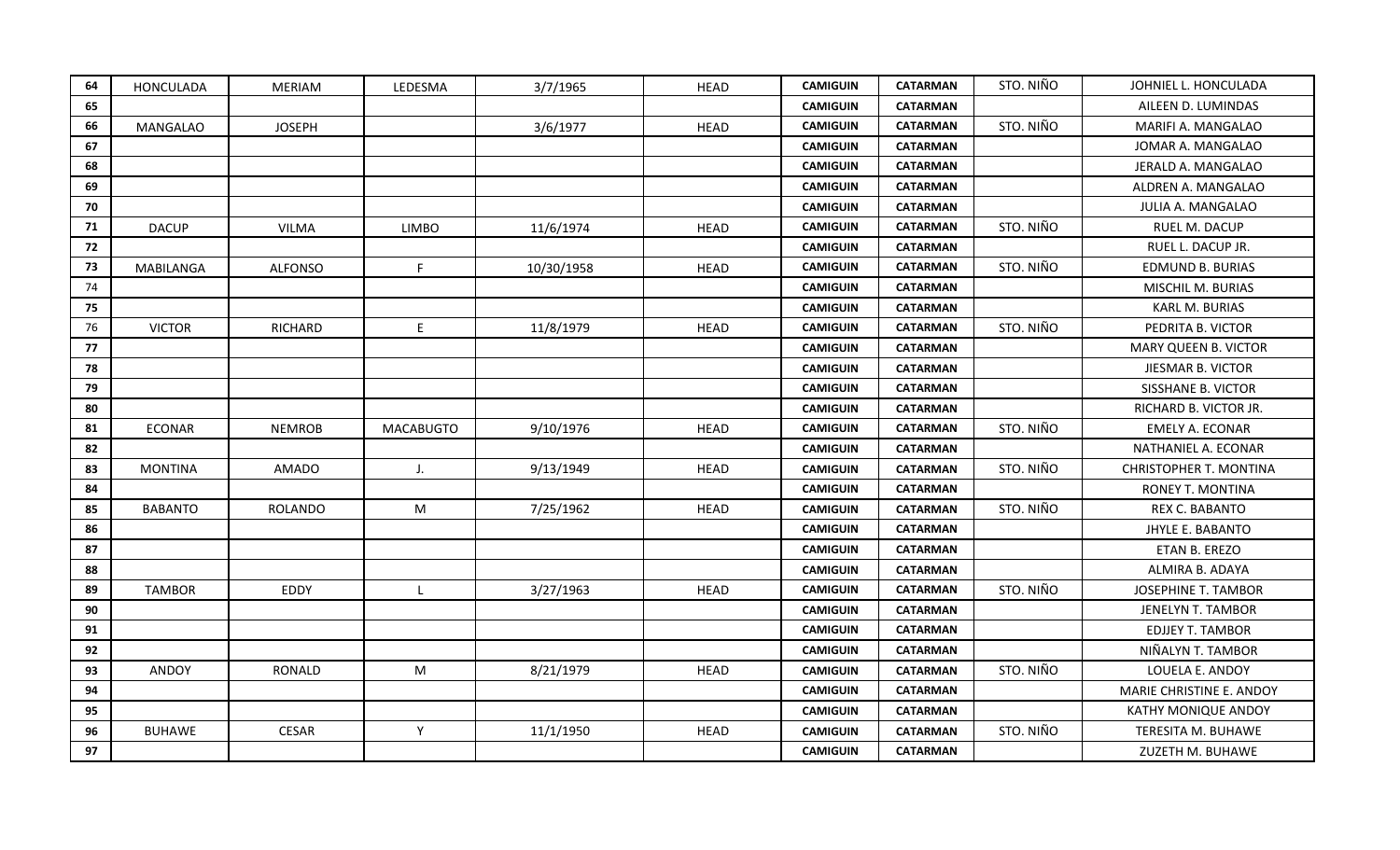| 98  |                   |                 |                 |            |             | <b>CAMIGUIN</b> | <b>CATARMAN</b> |               | ALDREN M. BUHAWE               |
|-----|-------------------|-----------------|-----------------|------------|-------------|-----------------|-----------------|---------------|--------------------------------|
| 99  |                   |                 |                 |            |             | <b>CAMIGUIN</b> | <b>CATARMAN</b> |               | JOHN MICHAEL M. BUHAWE         |
| 100 |                   |                 |                 |            |             | <b>CAMIGUIN</b> | <b>CATARMAN</b> |               | SOPHIA B. BANA                 |
| 101 | <b>LABIS</b>      | LIZA            | <b>GABREZA</b>  | 10/6/1968  | <b>HEAD</b> | <b>CAMIGUIN</b> | <b>CATARMAN</b> | STO. NIÑO     | <b>JULITO T. LABIS</b>         |
| 103 |                   |                 |                 |            |             | <b>CAMIGUIN</b> | <b>CATARMAN</b> |               | MARIEL M. LABIS                |
| 104 | <b>GULAPO</b>     | MYKO JOHN       | <b>TORAYNO</b>  | 10/29/2001 | <b>HEAD</b> | <b>CAMIGUIN</b> | <b>CATARMAN</b> | STO. NIÑO     | JOSELYN T. GULAPO              |
| 105 |                   |                 |                 |            |             | <b>CAMIGUIN</b> | <b>CATARMAN</b> |               | <b>JURILLE MAICA T. GULAPO</b> |
| 106 |                   |                 |                 |            |             | <b>CAMIGUIN</b> | <b>CATARMAN</b> |               | MYRAMAE T. GULAPO              |
| 107 |                   |                 |                 |            |             | <b>CAMIGUIN</b> | <b>CATARMAN</b> |               | LUKE MICHAEL T. GULAPO         |
| 108 |                   |                 |                 |            |             | <b>CAMIGUIN</b> | <b>CATARMAN</b> |               | KEIT NHERO T. GULAPO           |
| 109 |                   |                 |                 |            |             | <b>CAMIGUIN</b> | <b>CATARMAN</b> |               | RYLE KYRE T. GULAPO            |
| 110 | SALVAÑA           | LUCRESIA        | <b>BACASMOT</b> | 11/25/1969 | <b>HEAD</b> | <b>CAMIGUIN</b> | <b>CATARMAN</b> | <b>MAINIT</b> | CARLITO L. SALVAÑA             |
| 111 |                   |                 |                 |            |             | <b>CAMIGUIN</b> | <b>CATARMAN</b> |               | JOEL B. SALVAÑA                |
| 112 |                   |                 |                 |            |             | <b>CAMIGUIN</b> | <b>CATARMAN</b> |               | JEAN B. SALVAÑA                |
| 113 |                   |                 |                 |            |             | <b>CAMIGUIN</b> | <b>CATARMAN</b> |               | MARY ANN B. SALVAÑA            |
| 114 |                   |                 |                 |            |             | <b>CAMIGUIN</b> | <b>CATARMAN</b> |               | CARLO B. SALVAÑA               |
| 115 | <b>MAGALLANES</b> | <b>ELECIO</b>   | PABATE          | 6/14/1967  | <b>HEAD</b> | <b>CAMIGUIN</b> | <b>CATARMAN</b> | <b>MAINIT</b> | <b>AURORA B. MAGALLANES</b>    |
| 116 |                   |                 |                 |            |             | <b>CAMIGUIN</b> | <b>CATARMAN</b> |               | RHEA B. MAGALLANES             |
| 117 |                   |                 |                 |            |             | <b>CAMIGUIN</b> | <b>CATARMAN</b> |               | RICA B. MAGALLANES             |
| 118 |                   |                 |                 |            |             | <b>CAMIGUIN</b> | <b>CATARMAN</b> |               | <b>ERICK B. MAGALLANES</b>     |
| 119 | LUSTERIO          | <b>BOUCHARD</b> | LAGUMBAY        | 4/15/1978  | <b>HEAD</b> | <b>CAMIGUIN</b> | <b>CATARMAN</b> | <b>MAINIT</b> | JULIET D. IHONG                |
| 120 |                   |                 |                 |            |             | <b>CAMIGUIN</b> | <b>CATARMAN</b> |               | SHIRA JANE I. LUSTERIO         |
| 121 | <b>TUMANGOB</b>   | <b>HERMILO</b>  | P               | 8/2/1952   | <b>HEAD</b> | <b>CAMIGUIN</b> | <b>CATARMAN</b> | <b>MAINIT</b> | <b>RUFA R. TUMANGOB</b>        |
| 129 | SALVAÑA           | <b>BENIGNO</b>  | <b>LLANTO</b>   | 11/11/1961 | <b>HEAD</b> | <b>CAMIGUIN</b> | <b>CATARMAN</b> | <b>MAINIT</b> | JUNITA D. SALVAÑA              |
| 130 |                   |                 |                 |            |             | <b>CAMIGUIN</b> | <b>CATARMAN</b> |               | RHEA D. SALVAÑA                |
| 131 |                   |                 |                 |            |             | <b>CAMIGUIN</b> | <b>CATARMAN</b> |               | MARY GRACE D. SALVAÑA          |
| 132 |                   |                 |                 |            |             | <b>CAMIGUIN</b> | <b>CATARMAN</b> |               | BENIGNO D. SALVAÑA JR.         |
| 135 | GABREZA           | <b>DEMETRIO</b> |                 | 8/14/1970  | <b>HEAD</b> | <b>CAMIGUIN</b> | <b>CATARMAN</b> | LILOAN        | <b>ROSA GABREZA</b>            |
| 136 |                   |                 |                 |            |             | <b>CAMIGUIN</b> | <b>CATARMAN</b> |               | <b>DENHARD GABREZA</b>         |
| 137 | <b>BRIONES</b>    | <b>ANTONIO</b>  | $\mathsf{S}$    | 6/12/1978  | <b>HEAD</b> | <b>CAMIGUIN</b> | <b>CATARMAN</b> | LILOAN        | <b>CECILANNE M. BRIONES</b>    |
| 138 |                   |                 |                 |            |             | <b>CAMIGUIN</b> | <b>CATARMAN</b> |               | <b>DEXTER T. MONTINA</b>       |
| 139 |                   |                 |                 |            |             | <b>CAMIGUIN</b> | <b>CATARMAN</b> |               | <b>KATE M. BRIONES</b>         |
| 140 |                   |                 |                 |            |             | <b>CAMIGUIN</b> | <b>CATARMAN</b> |               | <b>KENT M. BRIONES</b>         |
| 140 |                   |                 |                 |            |             | <b>CAMIGUIN</b> | <b>CATARMAN</b> |               | <b>SHANE M. BRIONES</b>        |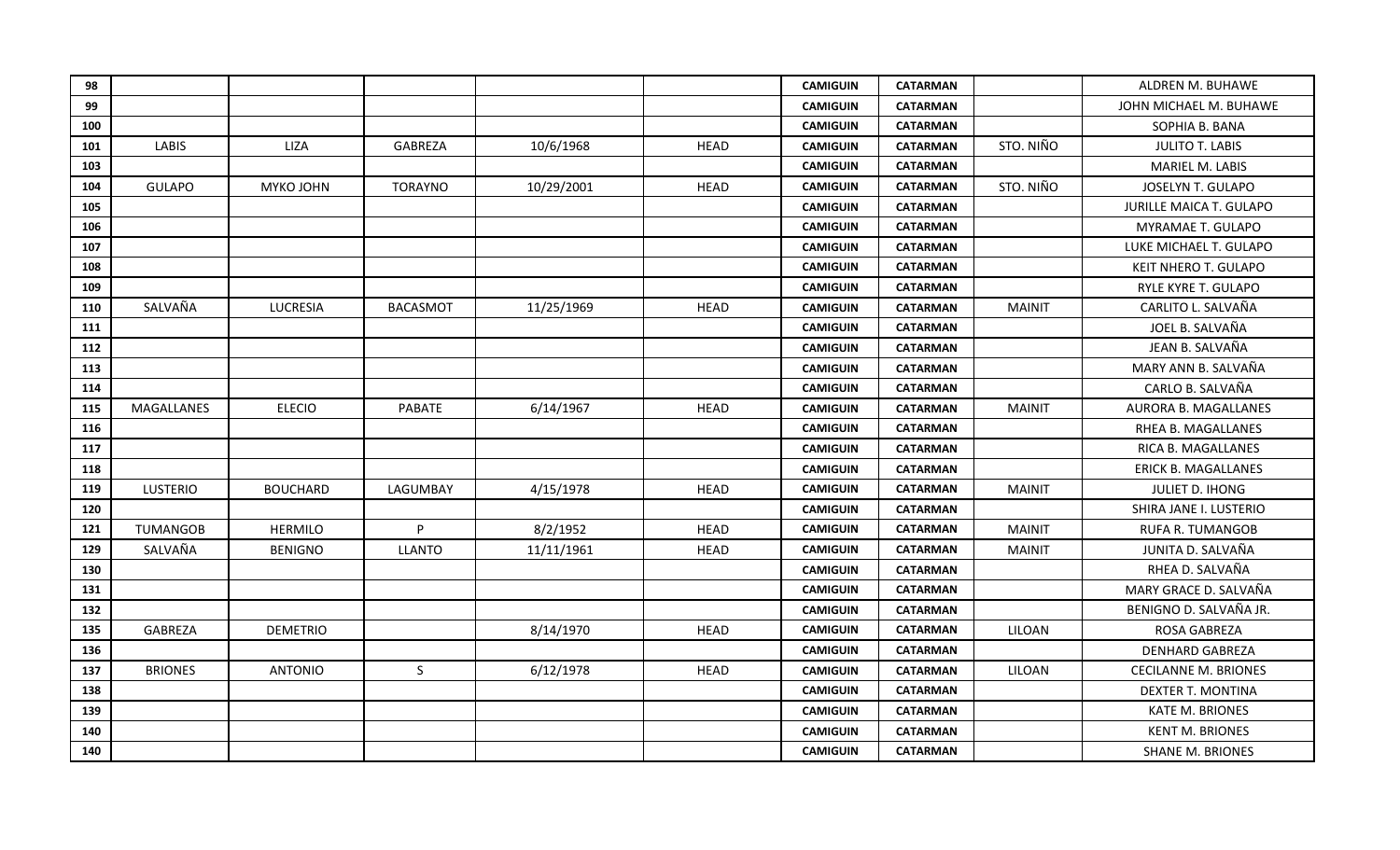| 141 |                 |                 |              |           |             | <b>CAMIGUIN</b> | <b>CATARMAN</b> |        | <b>AGUSTINA M. BRIONES</b>   |
|-----|-----------------|-----------------|--------------|-----------|-------------|-----------------|-----------------|--------|------------------------------|
| 142 | <b>BANGCONG</b> | <b>NESTOR</b>   | $\mathsf{C}$ | 3/14/1969 | <b>HEAD</b> | <b>CAMIGUIN</b> | <b>CATARMAN</b> | LILOAN | LILIA D. BANGCONG            |
| 143 |                 |                 |              |           |             | <b>CAMIGUIN</b> | <b>CATARMAN</b> |        | <b>CLAIRE D. BANGCONG</b>    |
| 144 |                 |                 |              |           |             | <b>CAMIGUIN</b> | <b>CATARMAN</b> |        | IRISH D. BANGCONG            |
| 145 |                 |                 |              |           |             | <b>CAMIGUIN</b> | <b>CATARMAN</b> |        | <b>CHARLES DACUP</b>         |
| 146 | <b>CABUDOY</b>  | <b>RICO</b>     | Y            | 3/21/1965 | <b>HEAD</b> | <b>CAMIGUIN</b> | <b>CATARMAN</b> | LILOAN | <b>CONCHITA T. CABUDOY</b>   |
| 147 |                 |                 |              |           |             | <b>CAMIGUIN</b> | <b>CATARMAN</b> |        | <b>MERRY CRIS T. CABUDOY</b> |
| 148 | <b>BEDRO</b>    | <b>EMILITO</b>  | $\mathsf{L}$ | 9/20/1966 | <b>HEAD</b> | <b>CAMIGUIN</b> | <b>CATARMAN</b> | LILOAN | ERSA E. BEDRO                |
| 149 |                 |                 |              |           |             | <b>CAMIGUIN</b> | <b>CATARMAN</b> |        | <b>VANY BERDO</b>            |
| 150 |                 |                 |              |           |             | <b>CAMIGUIN</b> | <b>CATARMAN</b> |        | <b>LOURDES BEDRO</b>         |
| 151 |                 |                 |              |           |             | <b>CAMIGUIN</b> | <b>CATARMAN</b> |        | EMILITO BEDRO JR.            |
| 152 | <b>DADANG</b>   | <b>ROBERT</b>   | D            | 4/15/1965 | <b>HEAD</b> | <b>CAMIGUIN</b> | <b>CATARMAN</b> | LILOAN | LILIBETH B. DADANG           |
| 153 |                 |                 |              |           |             | <b>CAMIGUIN</b> | <b>CATARMAN</b> |        | ROLLY B. DADANG              |
| 154 |                 |                 |              |           |             | <b>CAMIGUIN</b> | <b>CATARMAN</b> |        | RONNEL B. DADANG             |
| 155 |                 |                 |              |           |             | <b>CAMIGUIN</b> | <b>CATARMAN</b> |        | ROSE MAE B. DADANG           |
| 156 |                 |                 |              |           |             | <b>CAMIGUIN</b> | <b>CATARMAN</b> |        | RUBY B. DADANG               |
| 157 |                 |                 |              |           |             | <b>CAMIGUIN</b> | <b>CATARMAN</b> |        | ROWENA B. DADNG              |
| 158 | <b>TORAYNO</b>  | <b>SULPICIO</b> | D            | 5/21/1964 | <b>HEAD</b> | <b>CAMIGUIN</b> | <b>CATARMAN</b> | LILOAN | <b>QUEENIE TORAYNO</b>       |
| 159 |                 |                 |              |           |             | <b>CAMIGUIN</b> | <b>CATARMAN</b> |        | MICHAEL ANGELO TORAYNO       |
| 160 | CANALES         | <b>RUSTICO</b>  | P            | 4/25/1956 | <b>HEAD</b> | <b>CAMIGUIN</b> | <b>CATARMAN</b> | LILOAN | <b>IRENIA B. CANALES</b>     |
| 161 |                 |                 |              |           |             | <b>CAMIGUIN</b> | <b>CATARMAN</b> |        | <b>GLENN JASFER CANALES</b>  |
| 162 |                 |                 |              |           |             | <b>CAMIGUIN</b> | <b>CATARMAN</b> |        | <b>JUNRY CANALES</b>         |
| 163 | YARE            | PABLO JR.       | G            | 8/13/1945 | <b>HEAD</b> | <b>CAMIGUIN</b> | <b>CATARMAN</b> | LILOAN | DOLLY R. YARE                |
| 164 |                 |                 |              |           |             | <b>CAMIGUIN</b> | <b>CATARMAN</b> |        | ANDREA R. YARE               |
| 165 |                 |                 |              |           |             | <b>CAMIGUIN</b> | <b>CATARMAN</b> |        | QUEENIE R. YARE              |
| 166 |                 |                 |              |           |             | <b>CAMIGUIN</b> | <b>CATARMAN</b> |        | RAQUEL R. YARE               |
| 167 | SIA             | JOSE JR.        | $\mathsf{J}$ | 3/3/1945  | <b>HEAD</b> | <b>CAMIGUIN</b> | <b>CATARMAN</b> | LILOAN | JANE ROQUESA T. SIA          |
| 168 |                 |                 |              |           |             | <b>CAMIGUIN</b> | <b>CATARMAN</b> |        | ALEIYAH SHARMA SIA           |
| 169 | MAGLUNSOD       | <b>ELMER</b>    | M            | 8/18/1961 | <b>HEAD</b> | <b>CAMIGUIN</b> | <b>CATARMAN</b> | LILOAN | LINDA B. MAGLUNSOD           |
| 170 |                 |                 |              |           |             | <b>CAMIGUIN</b> | <b>CATARMAN</b> |        | SINDY ME M. OBSID            |
| 171 |                 |                 |              |           |             | <b>CAMIGUIN</b> | <b>CATARMAN</b> |        | <b>EMJAY B. MAGLUNSOD</b>    |
| 172 |                 |                 |              |           |             | <b>CAMIGUIN</b> | <b>CATARMAN</b> |        | SHAMARA EDSIN JABOL          |
| 173 |                 |                 |              |           |             | <b>CAMIGUIN</b> | <b>CATARMAN</b> |        | VICTOR B. GADOT JR.          |
| 174 | ECONAR          | <b>NICK</b>     | $\mathsf{C}$ | 9/10/1986 | <b>HEAD</b> | <b>CAMIGUIN</b> | <b>CATARMAN</b> | LILOAN | NISHA KATE B. ECONAR         |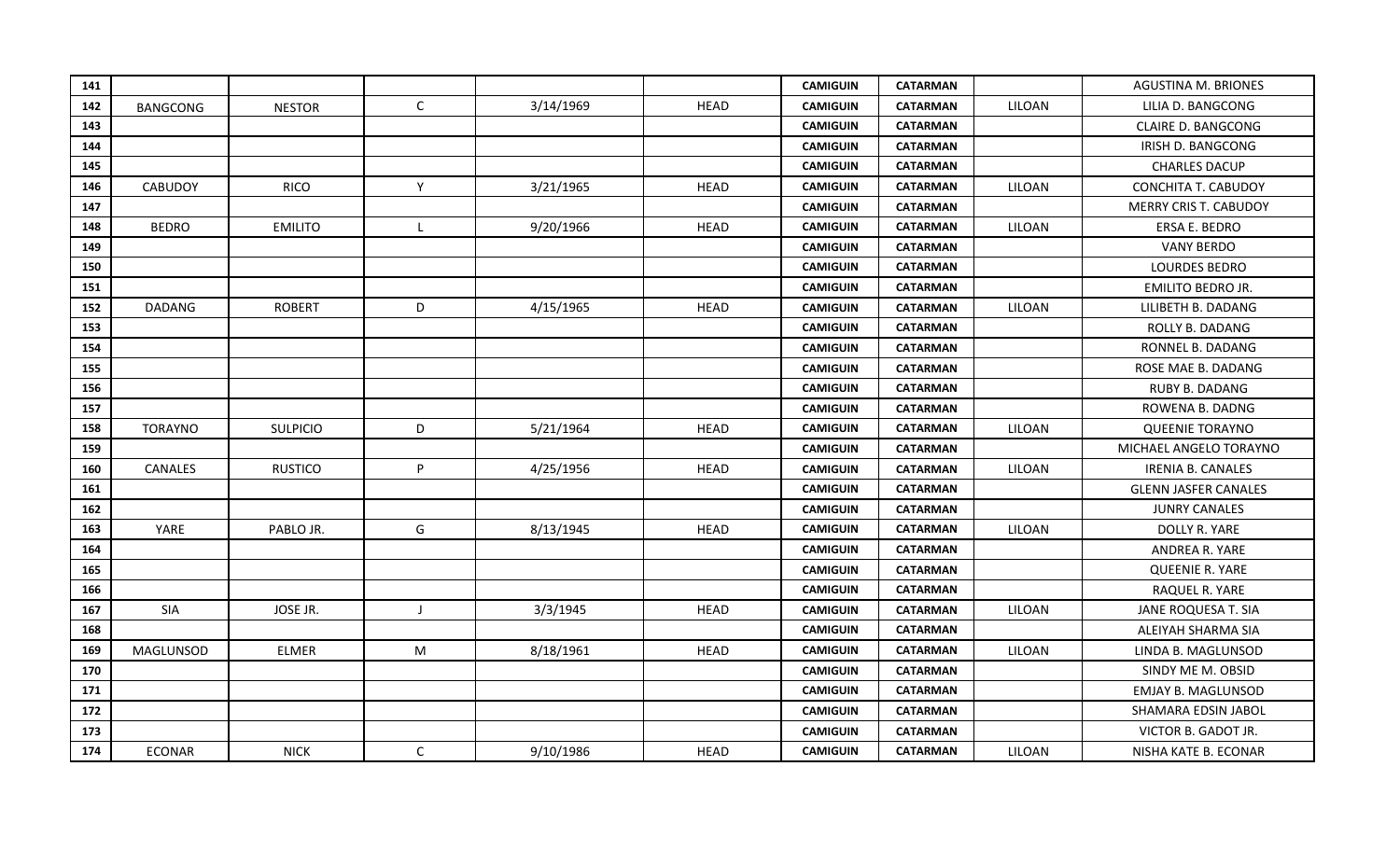| 175 |                  |                  |              |            |             | <b>CAMIGUIN</b> | <b>CATARMAN</b> |             | SHANAIA NICOLE B. ECONAR  |
|-----|------------------|------------------|--------------|------------|-------------|-----------------|-----------------|-------------|---------------------------|
| 176 |                  |                  |              |            |             | <b>CAMIGUIN</b> | <b>CATARMAN</b> |             | KIAN B. ECONAR            |
| 177 |                  |                  |              |            |             | <b>CAMIGUIN</b> | <b>CATARMAN</b> |             | <b>KAREN B. ECONAR</b>    |
| 178 | <b>BAJA</b>      | <b>REY</b>       | B            | 12/3/1979  | <b>HEAD</b> | <b>CAMIGUIN</b> | <b>CATARMAN</b> | LILOAN      | RHAYANN N. BAJA           |
| 179 |                  |                  |              |            |             | <b>CAMIGUIN</b> | <b>CATARMAN</b> |             | HONEY MAE N. BAJA         |
| 180 |                  |                  |              |            |             | <b>CAMIGUIN</b> | <b>CATARMAN</b> |             | <b>RUTH N. BAJA</b>       |
| 181 |                  |                  |              |            |             | <b>CAMIGUIN</b> | <b>CATARMAN</b> |             | SJAY N. BAJA              |
| 182 | <b>DADANG</b>    | <b>ROSITO</b>    | D            | 4/4/1967   | <b>HEAD</b> | <b>CAMIGUIN</b> | <b>CATARMAN</b> | LILOAN      | <b>MERLENE T. DADANG</b>  |
| 183 |                  |                  |              |            |             | <b>CAMIGUIN</b> | <b>CATARMAN</b> |             | DANE HAYWARD T. DADANG    |
| 184 |                  |                  |              |            |             | <b>CAMIGUIN</b> | <b>CATARMAN</b> |             | SHAINA MARIE T. DADANG    |
| 185 |                  |                  |              |            |             | <b>CAMIGUIN</b> | <b>CATARMAN</b> |             | MARK LIESTRA T. DADANG    |
| 186 | <b>BANGCONG</b>  | ANACLETO         | P            | 7/13/1947  | <b>HEAD</b> | <b>CAMIGUIN</b> | <b>CATARMAN</b> | LILOAN      | ROSITA J. BANGCONG        |
| 187 |                  |                  |              |            |             | <b>CAMIGUIN</b> | <b>CATARMAN</b> |             | ARNEL J. BANGCONG         |
| 188 |                  |                  |              |            |             | <b>CAMIGUIN</b> | <b>CATARMAN</b> |             | ROLLY J. BANGCONG         |
| 189 | SALVALEON        | <b>ALFE</b>      | B            | 4/21/1982  | <b>HEAD</b> | <b>CAMIGUIN</b> | <b>CATARMAN</b> | <b>BURA</b> | MIRALYNNIZA SALVALEON     |
| 190 |                  |                  |              |            |             | <b>CAMIGUIN</b> | <b>CATARMAN</b> |             | ALTHEA SALVALEON          |
| 191 |                  |                  |              |            |             | <b>CAMIGUIN</b> | <b>CATARMAN</b> |             | MELIZAFEA SALVALEON       |
| 192 |                  |                  |              |            |             | <b>CAMIGUIN</b> | <b>CATARMAN</b> |             | <b>REGGAN SALVALEON</b>   |
| 193 | CALUSTRE         | <b>DANIEL</b>    | B            | 7/14/1945  | <b>HEAD</b> | <b>CAMIGUIN</b> | <b>CATARMAN</b> | <b>BURA</b> | <b>MARTENITA CALUSTRE</b> |
| 194 | LAMBA            | GOMER            | $\mathsf{L}$ | 4/17/1983  | <b>HEAD</b> | <b>CAMIGUIN</b> | <b>CATARMAN</b> | <b>BURA</b> | NENITA CASTANO            |
| 195 |                  |                  |              |            |             | <b>CAMIGUIN</b> | <b>CATARMAN</b> |             | JOEL NITAN LAMBA          |
| 196 |                  |                  |              |            |             | <b>CAMIGUIN</b> | <b>CATARMAN</b> |             | <b>CANETH DICON</b>       |
| 197 |                  |                  |              |            |             | <b>CAMIGUIN</b> | <b>CATARMAN</b> |             | PRINCESS GRACE DICON      |
| 198 | CLARIDO          | <b>FELIX</b>     | $\mathsf R$  | 6/17/1954  | <b>HEAD</b> | <b>CAMIGUIN</b> | <b>CATARMAN</b> | <b>BURA</b> | RICHARD CLARIDO           |
| 199 | <b>GIMENO</b>    | RIZALINDA        | P            | 12/30/1957 | <b>HEAD</b> | <b>CAMIGUIN</b> | <b>CATARMAN</b> | <b>BURA</b> | <b>WILSON GIMENO</b>      |
| 200 | RAMMA            | <b>EMMA</b>      |              | 5/20/1935  | <b>HEAD</b> | <b>CAMIGUIN</b> | <b>CATARMAN</b> | <b>BURA</b> | <b>RACHEL PABULAR</b>     |
| 201 |                  |                  |              |            |             | <b>CAMIGUIN</b> | <b>CATARMAN</b> |             | <b>SONNY PABULAR</b>      |
| 201 |                  |                  |              |            |             | <b>CAMIGUIN</b> | <b>CATARMAN</b> |             | DELMAR RAMMA              |
| 203 |                  |                  |              |            |             | <b>CAMIGUIN</b> | <b>CATARMAN</b> |             | <b>KENT JHON PABULAR</b>  |
| 205 | LAGUMBAY         | LEONISA          | P            | 11/20/1944 | <b>HEAD</b> | <b>CAMIGUIN</b> | <b>CATARMAN</b> | <b>BURA</b> | NO HOUSEHOLD MEMBER       |
| 206 | <b>AGOCOY</b>    | <b>VICTORINO</b> | $\mathsf E$  | 8/26/1965  | <b>HEAD</b> | <b>CAMIGUIN</b> | <b>CATARMAN</b> | <b>BURA</b> | <b>ELIZABETH AGOCOY</b>   |
| 207 |                  |                  |              |            |             | <b>CAMIGUIN</b> | <b>CATARMAN</b> |             | <b>BEBETH AGOCOY</b>      |
| 208 | <b>BOLOTAOLO</b> | <b>EDNA</b>      | B            | 7/21/1958  | <b>HEAD</b> | <b>CAMIGUIN</b> | <b>CATARMAN</b> | <b>BURA</b> | NO HOUSEHOLD MEMBER       |
| 209 | CASTAÑO          | <b>RUBEN</b>     | $\mathsf{C}$ | 10/20/1985 | <b>HEAD</b> | <b>CAMIGUIN</b> | <b>CATARMAN</b> | <b>BURA</b> | JUVELYN CASTAÑO           |